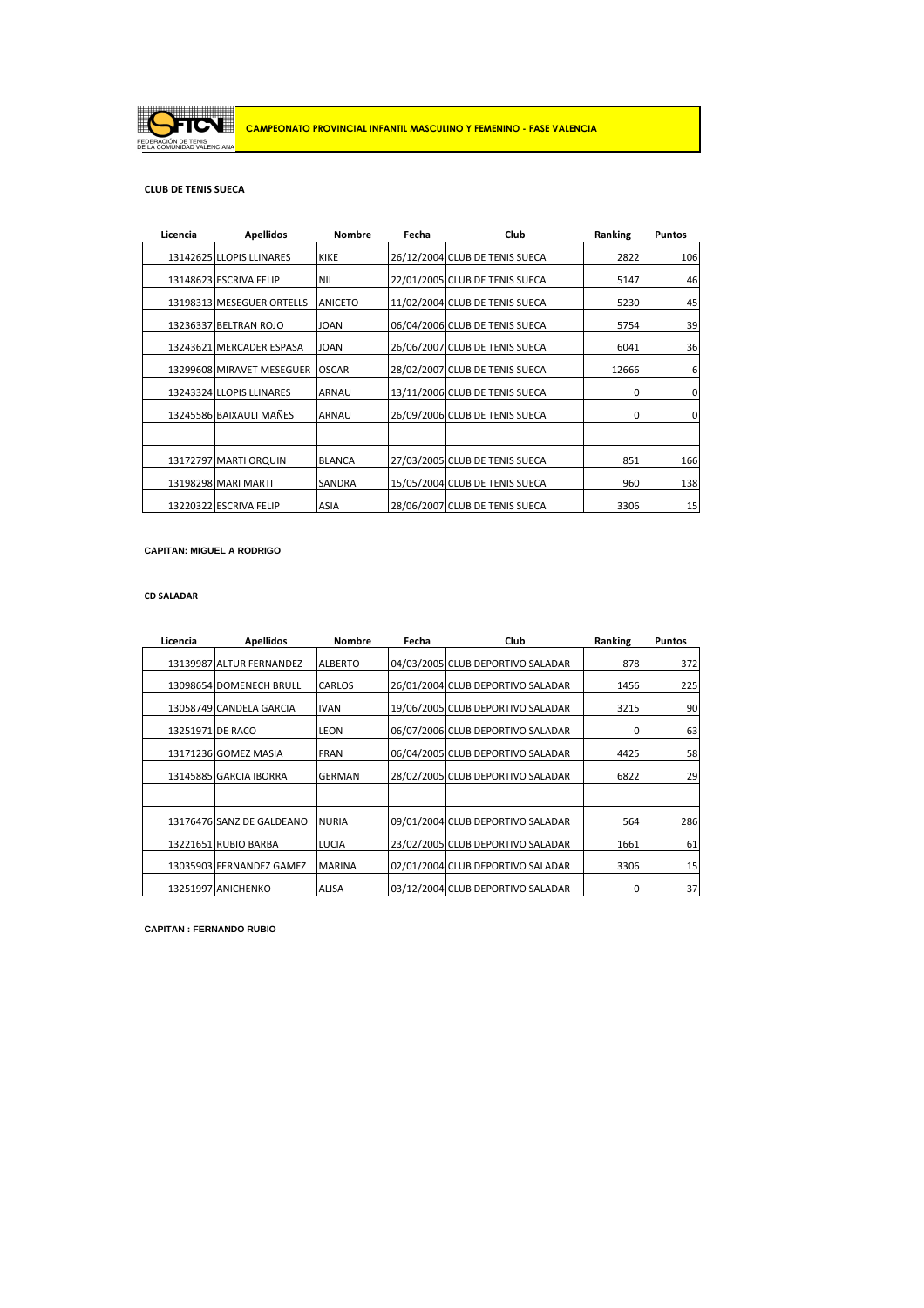

### **CT GANDIA**

| Licencia | <b>Apellidos</b>                  | <b>Nombre</b>    | Fecha | Club                            | Ranking | <b>Puntos</b> |
|----------|-----------------------------------|------------------|-------|---------------------------------|---------|---------------|
|          | 13104146 MARTI ORIHUEL            | <b>FRANCISCO</b> |       | 12/07/2004 CLUB DE TENIS GANDIA | 1391    | 235           |
|          | 13155876 BENLLOCH PLA             | <b>HECTOR</b>    |       | 16/02/2005 CLUB DE TENIS GANDIA | 3767    | 73            |
|          | 13184643 DASI PELLICER            | <b>LUCAS</b>     |       | 26/08/2006 CLUB DE TENIS GANDIA | 3807    | 72            |
|          | 13157997 MUÑOZ FUSTER             | <b>JAVIER</b>    |       | 17/09/2005 CLUB DE TENIS GANDIA | 6822    | 29            |
|          | 13186300 GORRITA PIZARRO          | <b>MARC</b>      |       | 24/02/2006 CLUB DE TENIS GANDIA | 6822    | 29            |
|          | 13228722 MONCHO TORRES            | <b>MARC</b>      |       | 20/04/2005 CLUB DE TENIS GANDIA | 6689    | 30            |
|          | 13232103 SANCHEZ GILLER           | CARLOS           |       | 26/09/2004 CLUB DE TENIS GANDIA | 14693   | 3             |
|          |                                   |                  |       |                                 |         |               |
|          | 13228582 CARBO CHOVA              | Mª DOLORES       |       | 02/03/2006 CLUB DE TENIS GANDIA | 1229    | 98            |
|          | 13228607 MANZANO MONDEJAI ADRIANA |                  |       | 18/02/2006 CLUB DE TENIS GANDIA | 1661    | 61            |
|          | 13202726 GUTIERREZ HARO           | <b>NICOLE</b>    |       | 21/07/2005 CLUB DE TENIS GANDIA | 2519    | 28            |

**CAPITAN : FERNANDO ESTRUCH**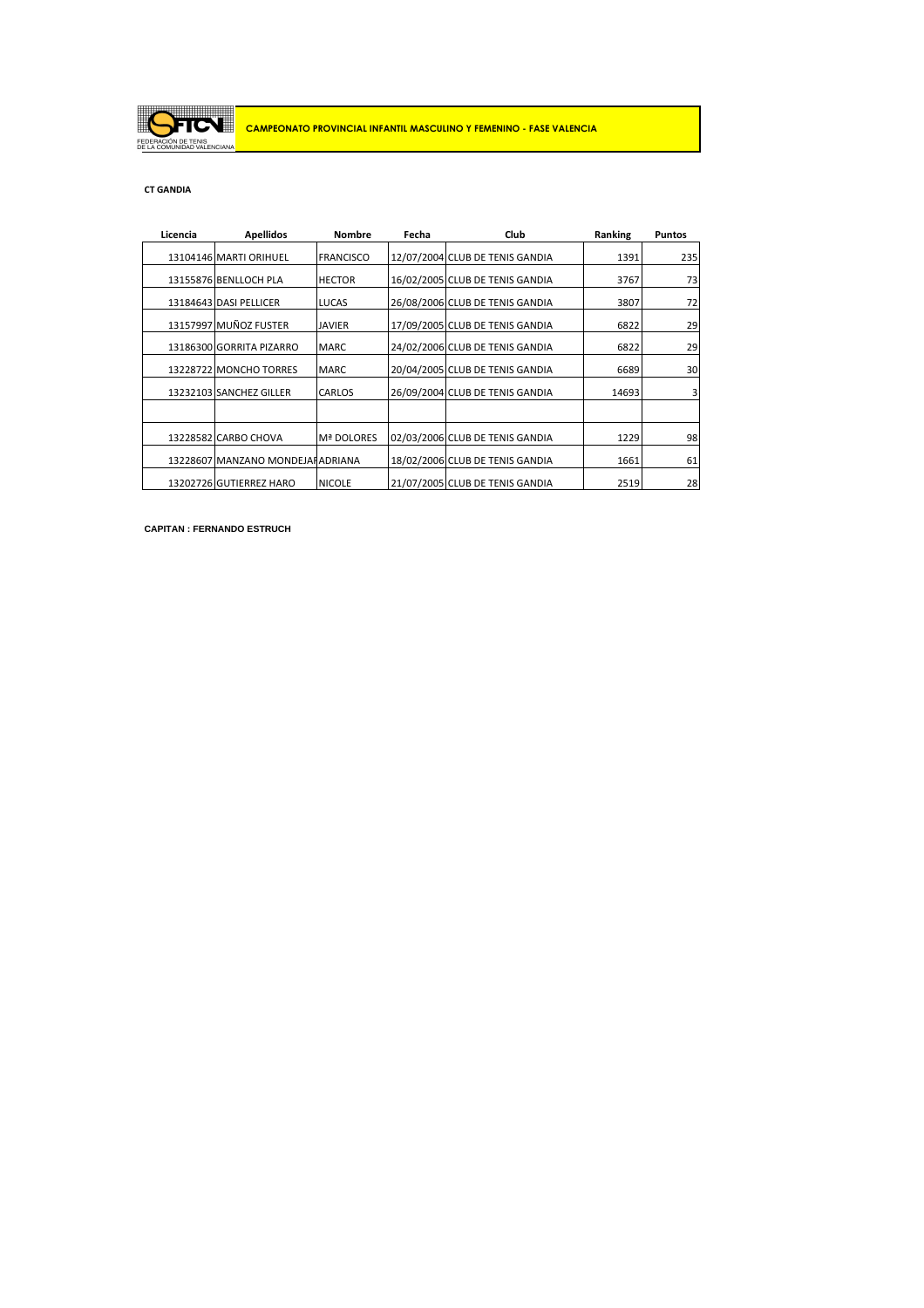

# **CD PEÑACAÑADA**

| Licencia | <b>Apellidos</b>                     | <b>Nombre</b>     | Fecha | Club                                 | Ranking | <b>Puntos</b>  |
|----------|--------------------------------------|-------------------|-------|--------------------------------------|---------|----------------|
|          | 13157690 SALVADOR CIVERA             | <b>HECTOR</b>     |       | 03/01/2006 CLUB DEPORTIVO PEÑACAÑAD  | 2327    | 134            |
|          | 13154852 NARANJO MARTINEZ            | <b>ADRIAN</b>     |       | 31/10/2006 CLUB DEPORTIVO PEÑACAÑAD  | 2532    | 121            |
|          | 13143813 MARTINEZ BARELLES           | <b>JOSE</b>       |       | 06/02/2004 CLUB DEPORTIVO PEÑACAÑAD  | 2586    | 118            |
|          | 13174446 CASAS ESPINOSA              | <b>CESAR</b>      |       | 27/07/2007 CLUB DEPORTIVO PEÑACAÑAD  | 2797    | 107            |
|          | 13143326 TORRES BAYARRI              | <b>MATEO</b>      |       | 16/09/2005 CLUB DEPORTIVO PEÑACAÑAD  | 3008    | 99             |
|          | 13143798 MORA FERRANDIS              | <b>FELIPE</b>     |       | 13/05/2004 CLUB DEPORTIVO PEÑACAÑAD  | 3989    | 67             |
|          | 13175296 LLORENS GAVILAN             | <b>MARCOS</b>     |       | 21/05/2004 CLUB DEPORTIVO PEÑACAÑAD  | 4425    | 58             |
|          | 13033650 BERTOMEU ARNAU              | <b>ALVARO</b>     |       | 23/08/2005 CLUB DEPORTIVO PEÑACAÑAD  | 4475    | 57             |
|          | 13220380 VALLS PEREZ                 | <b>IAN</b>        |       | 17/03/2005 CLUB DEPORTIVO PEÑACAÑAD  | 6434    | 32             |
|          | 13245594 AZNAR SANCHEZ               | PABLO             |       | 04/08/2006 CLUB DEPORTIVO PEÑACAÑAD  | 6434    | 32             |
|          | 13255486 SAURAT CALABUIG             | LUIS              |       | 24/10/2005 CLUB DEPORTIVO PEÑACAÑAD  | 6950    | 28             |
|          | 13262077 NAVARRO MONTEMA OSCAR       |                   |       | 02/10/2005 CLUB DEPORTIVO PEÑACAÑAD  | 11303   | $9\,$          |
|          | 13203576 MEDEL CAMARA                | RAFAEL            |       | 21/12/2005 CLUB DEPORTIVO PEÑACAÑAD  | 15564   | $\overline{2}$ |
|          |                                      |                   |       |                                      |         |                |
|          | 13145752 ROMERO GARCIA               | <b>ESTHER</b>     |       | 13/02/2004 CLUB DEPORTIVO PEÑACAÑAD  | 236     | 888            |
|          | 13203071 APARISI GONZALEZ-VA CANDELA |                   |       | 22/02/2005 CLUB DEPORTIVO PEÑACAÑAD  | 560     | 288            |
|          | 13157707 RODRIGO HIDALGO             | <b>SOFIA</b>      |       | 25/10/2005 CLUB DEPORTIVO PEÑACAÑAD  | 609     | 256            |
|          | 13197365 DOLZ DOLZ                   | <b>BIENVENIDA</b> |       | 03/01/2005 CLUB DEPORTIVO PEÑACAÑAD  | 1045    | 124            |
|          | 9668461 SANCHEZ ROBLES               | <b>MARIA</b>      |       |                                      |         |                |
|          | 13243796 MARTINEZ MARCILLA SOFIA     |                   |       | 09/12/2005 FEDERACION DE TENIS COMUN | 1736    | 57             |
|          | 13137816 DOMINGUEZ PONCE             | <b>MARTA</b>      |       | 24/05/2005 CLUB DEPORTIVO PEÑACAÑAD  | 2179    | 38             |

**CAPITAN : CD PEÑACAÑADA**

**CT LAS VEGAS**

| Licencia        | <b>Apellidos</b>                | <b>Nombre</b>    | Fecha | Club                               | Ranking | <b>Puntos</b> |
|-----------------|---------------------------------|------------------|-------|------------------------------------|---------|---------------|
| 13241899 MERJOU |                                 | <b>MIMALT</b>    |       | 28/03/2004 CLUB DE TENIS LAS VEGAS | 0       | 190           |
|                 | 13170543 LAGUNA PORTACELI       | <b>JORGE</b>     |       | 26/10/2005 CLUB DE TENIS LAS VEGAS | 1958    | 162           |
|                 | 13197290 GIL GARCIA             | <b>GUILLAUME</b> |       | 29/12/2005 CLUB DE TENIS LAS VEGAS | 2520    | 122           |
|                 | 13189974 GUERRERO CALVO         | <b>ADRIAN</b>    |       | 22/06/2006 CLUB DE TENIS LAS VEGAS | 2822    | 106           |
|                 | 13242508 ESPLUGUES ALABAU       | <b>BRUNO</b>     |       | 04/12/2006 CLUB DE TENIS LAS VEGAS | 4315    | 60            |
|                 | 13241584 SAPOZHNIKOV            | <b>MIHAIL</b>    |       | 21/11/2007 CLUB DE TENIS LAS VEGAS | 0       | 57            |
|                 | 13186350 ALCACER SERRANO        | <b>CRISTIAN</b>  |       | 19/11/2005 CLUB DE TENIS LAS VEGAS | 5754    | 39            |
|                 | 13270955 VARELA PUEYO           | <b>RAUL</b>      |       | 10/04/2007 CLUB DE TENIS LAS VEGAS | 5754    | 39            |
|                 | 13269750 TSARENKO               | <b>PLATON</b>    |       | 16/10/2008 CLUB DE TENIS LAS VEGAS | 0       | 35            |
|                 | 13271630 SEGUI TORTAJADA        | <b>ALEJANDRO</b> |       | 31/05/2004 CLUB DE TENIS LAS VEGAS | 6822    | 29            |
|                 | 13199543 PLANELLA HERNANDEILUIS |                  |       | 24/10/2004 CLUB DE TENIS LAS VEGAS | 7541    | 24            |
|                 | 13253711 GOBBETTI GALLART       | <b>AXEL</b>      |       | 02/12/2008 CLUB DE TENIS LAS VEGAS | 11303   | 9             |
|                 | 13269239 KIRAKOSOV              | <b>EGOR</b>      |       | 26/09/2004 CLUB DE TENIS LAS VEGAS | 0       | 6             |
|                 | 13143417 BAREA EGEA             | <b>ALEJANDRO</b> |       | 06/10/2004 CLUB DE TENIS LAS VEGAS | 15564   | 2             |
|                 | 13285649 CAMACHO MAÑEZ          | <b>HUGO</b>      |       | 03/06/2009 CLUB DE TENIS LAS VEGAS | 15564   | 2             |
|                 | 13244033 SALAS SARRION          | <b>CURRO</b>     |       | 14/10/2004 CLUB DE TENIS LAS VEGAS | 17344   |               |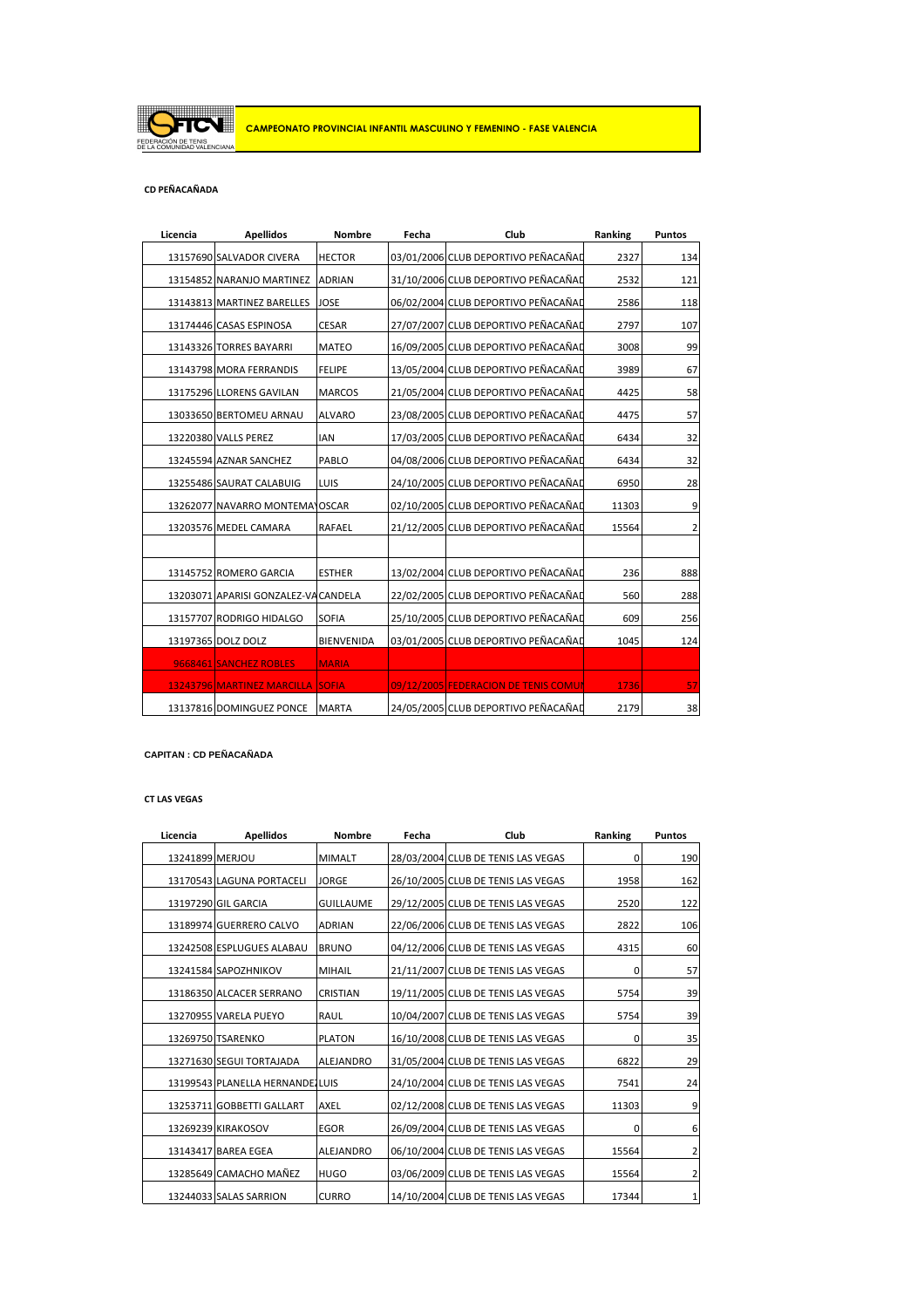

|                 | 13291951 MARCH CUENCA            | YAGO            | 21/03/2006 CLUB DE TENIS LAS VEGAS | 0    | 0           |
|-----------------|----------------------------------|-----------------|------------------------------------|------|-------------|
| 13289906 ROCENS |                                  | <b>MARKUS</b>   | 21/12/2007 CLUB DE TENIS LAS VEGAS | 0    | $\mathbf 0$ |
|                 | 13291969 COGOLLOS POVEDA         | <b>DAVID</b>    | 27/07/2009 CLUB DE TENIS LAS VEGAS | 0    | 0           |
|                 |                                  |                 |                                    |      |             |
|                 | 13230785 BARJAU IBAÑEZ           | <b>CLAUDIA</b>  | 27/08/2006 CLUB DE TENIS LAS VEGAS | 777  | 185         |
|                 | 13228665 BENEDITO CAÑELLAS       | <b>ALBA</b>     | 01/01/2007 CLUB DE TENIS LAS VEGAS | 1219 | 100         |
|                 | 13229043 ADSUARA FAYOS           | <b>MAR</b>      | 21/12/2004 CLUB DE TENIS LAS VEGAS | 1651 | 62          |
|                 | 13257002 SOLER RAMON             | <b>JULIA</b>    | 06/02/2008 CLUB DE TENIS LAS VEGAS | 2063 | 42          |
|                 | 13224465 GUERRERO CALVO          | CARLA           | 04/01/2009 CLUB DE TENIS LAS VEGAS | 2155 | 39          |
|                 | 13256997 GOBBETTI GALLART        | <b>LUNA</b>     | 05/01/2006 CLUB DE TENIS LAS VEGAS | 2560 | 27          |
|                 | 13256989 BETORET ARAQUE          | <b>GABRIELA</b> | 03/03/2005 CLUB DE TENIS LAS VEGAS | 3136 | 17          |
|                 | 13301411 CASTAÑO RODRIGUEZ MARIA |                 | 14/02/2006 CLUB DE TENIS LAS VEGAS | 3914 | 9           |
|                 | 13265427 BARJAU IBAÑEZ           | CARMEN          | 28/04/2008 CLUB DE TENIS LAS VEGAS | 4517 | 5           |
|                 | 13176575 FUERTES WU              | <b>EVA</b>      | 02/03/2004 CLUB DE TENIS LAS VEGAS | 4788 | 4           |
|                 | 13251955 VALIÑO NAVARRO          | ANGELA          | 04/01/2007 CLUB DE TENIS LAS VEGAS | 4788 | 4           |
|                 | 13181110 SANCHEZ RIPOLLES        | <b>MARTINA</b>  | 14/01/2008 CLUB DE TENIS LAS VEGAS | 5069 | 3           |
|                 | 13305231 ESPAÑA DEL RIO          | <b>JUANA</b>    | 10/02/2008 CLUB DE TENIS LAS VEGAS | 0    | 0           |

**CAPITAN : JOAQUÍN BOU**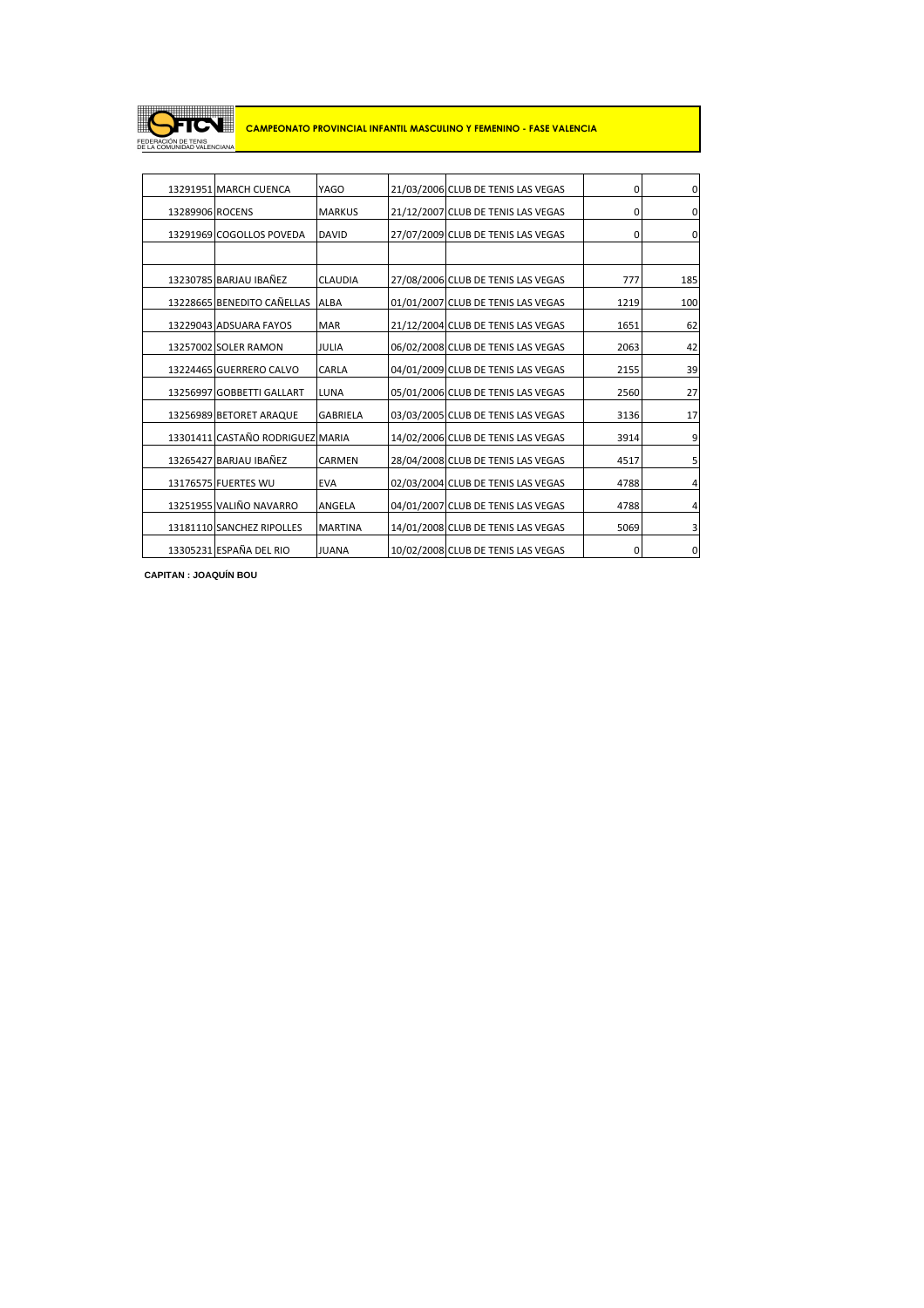

### **CT VALENCIA**

| Licencia       | <b>Apellidos</b>                 | Nombre         | Fecha | Club                                 | Ranking | Puntos |
|----------------|----------------------------------|----------------|-------|--------------------------------------|---------|--------|
|                | 13089736 BENEYTO SANCHEZ         | ALEJANDRO      |       | 25/02/2004 CLUB DE TENIS VALENCIA    | 520     | 616    |
|                | 13101225 ANDRES PASTOR           | YERAY          |       | 06/01/2004 CLUB DE TENIS VALENCIA    | 573     | 565    |
|                | 13142279 JUAN MAÑO               | ALEJANDRO      |       | 14/01/2005 CLUB DE TENIS VALENCIA    | 817     | 402    |
|                | 13098505 LLAMBRICH BOLUDA        | <b>ALVARO</b>  |       | 12/08/2004 CLUB DE TENIS VALENCIA    | 1025    | 318    |
|                | 8692784 GONZALEZ PATERNA         | <b>JAVIER</b>  |       | 11/02/2004 CLUB DE TENIS VALENCIA    | 1035    | 315    |
|                | 13175923 MATEOS FERRER           | <b>ALBERTO</b> |       | 18/04/2006 CLUB DE TENIS VALENCIA    | 1293    | 252    |
|                | 13197456 MARTIN MELO             | AUSIAS         |       | 06/02/2006 CLUB DE TENIS VALENCIA    | 1428    | 229    |
|                | 8731631 LARA MANGLANO            | IÑIGO          |       | 26/04/2004 CLUB DE TENIS VALENCIA    | 2365    | 132    |
|                | 13197844 MARCO CREMADES          | CARLOS         |       | 21/01/2005 CLUB DE TENIS VALENCIA    | 3186    | 91     |
|                | 13062766 LARA MANGLANO           | CAYETANO       |       | 23/06/2006 CLUB DE TENIS VALENCIA    | 3807    | 72     |
|                | 13256971 SANZ LAJO               | YAGO           |       | 14/12/2005 CLUB DE TENIS VALENCIA    | 17344   | 1      |
|                | 8699988 PEREA ROSELLO            | DARIO          |       | 27/03/2004 CLUB DE TENIS VALENCIA    | 0       | 0      |
|                |                                  |                |       |                                      |         |        |
|                | 13123188 GONZALEZ VILAR          | RAQUEL         |       | 05/04/2004 CLUB DE TENIS VALENCIA    | 162     | 1368   |
|                | 13099214 RIBERA ORQUIN           | <b>MAR</b>     |       | 20/04/2004 CLUB DE TENIS VALENCIA    | 282     | 741    |
|                | 13115292 JUAN BRU                | CARMEN         |       | 09/05/2005 CLUB DE TENIS LA ALMAJADA | 455     | 382    |
|                | 13186243 SARGANELLA VERDU        | <b>NURIA</b>   |       | 14/02/2006 CLUB DE TENIS VALENCIA    | 461     | 377    |
| 13166443 DANKO |                                  | VANESA         |       | 13/04/2005 CLUB DE TENIS VALENCIA    | 0       | 340    |
|                | 13203047 FAYOS CAPILLA           | SOLEDAD        |       | 04/09/2006 CLUB DE TENIS VALENCIA    | 592     | 264    |
|                | 13175931 SERRA CARLES            | <b>MARTA</b>   |       | 20/03/2005 CLUB DE TENIS VALENCIA    | 609     | 256    |
|                | 8731665 GUILLEN CERVER           | PAULA          |       | 14/05/2005 CLUB DE TENIS VALENCIA    | 714     | 207    |
|                | 13202495 AMOROS NAVARRO          | ROCIO          |       | 21/09/2006 CLUB DE TENIS VALENCIA    | 816     | 174    |
|                | 13260196 TARAZONA PEYRO          | LAIA           |       | 07/08/2007 CLUB DE TENIS VALENCIA    | 1094    | 117    |
|                | 8731748 CORTES TRENOR            | BELEN          |       | 04/06/2005 CLUB DE TENIS VALENCIA    | 3914    | 9      |
|                | 8731425 FEDRIANI MEDINA          | PAULA          |       | 13/03/2004 CLUB DE TENIS VALENCIA    | 4359    | 6      |
|                | 8731433 FEDRIANI MEDINA          | PALOMA         |       | 13/03/2004 CLUB DE TENIS VALENCIA    | 5069    | 3      |
|                | 8731475 CAMPOMANES VIEDM CARLOTA |                |       | 12/04/2005 CLUB DE TENIS VALENCIA    | 5952    | 1      |
|                | 13101530 GIL VILLAR              | RAQUEL         |       | 14/06/2005 CLUB DE TENIS VALENCIA    | 0       | 0      |

**CAPITAN : SAMUEL ZANON**

#### **CT MORVEDRE**

| Licencia        | <b>Apellidos</b>                | <b>Nombre</b>   | Fecha | Club                              | Ranking | <b>Puntos</b> |
|-----------------|---------------------------------|-----------------|-------|-----------------------------------|---------|---------------|
|                 | 13259818 ZORRILLA BENEDI        | <b>IVAN</b>     |       | 30/04/2005 CLUB DE TENIS MORVEDRE | 17344   | 1             |
|                 | 13252911 FERNANDEZ CORTINA MARC |                 |       | 09/08/2005 CLUB DE TENIS MORVEDRE | 17344   | $\mathbf{1}$  |
|                 | 13259826 VELASCO GOMEZ          | <b>CESAR</b>    |       | 31/10/2005 CLUB DE TENIS MORVEDRE | 17344   | 1             |
|                 | 13282207 MORILLAS BLASCO        | <b>GUILLEM</b>  |       | 02/09/2007 CLUB DE TENIS MORVEDRE | 17344   | 1             |
|                 |                                 |                 |       |                                   |         |               |
|                 | 13199759 ADRIAN PEREZ           | <b>AITANA</b>   |       | 21/10/2004 CLUB DE TENIS MORVEDRE | 5952    | 1             |
| 13252937 BRACCI |                                 | <b>CATERINA</b> |       | 03/08/2005 CLUB DE TENIS MORVEDRE |         | 1             |
|                 | 13135505 VELASCO PEREIRA        | <b>AITANA</b>   |       | 27/12/2004 CLUB DE TENIS MORVEDRE | 5952    | $\mathbf{1}$  |

**CAPITAN : FRANCISCO GARCIA**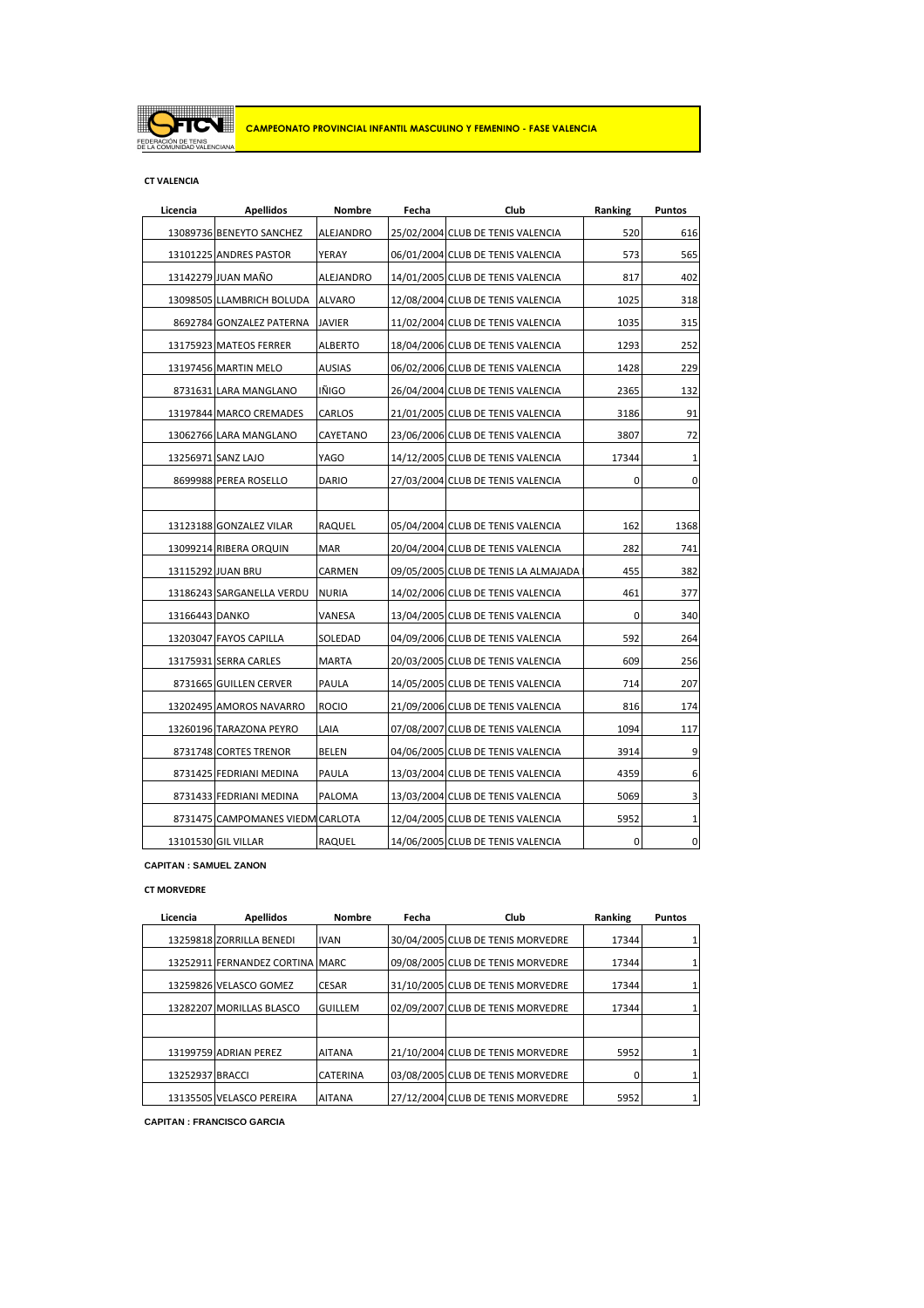

# **CT UXO**

| Licencia | <b>Apellidos</b>        | <b>Nombre</b>    | Fecha | Club                         | Ranking | <b>Puntos</b> |
|----------|-------------------------|------------------|-------|------------------------------|---------|---------------|
|          | 13136719 AVILA SEGARRA  | <b>ALVARO</b>    |       | 02/04/2004 CLUB DE TENIS UXO | 2876    | 104           |
|          | 13174470 MIQUEL MURRIA  | <b>MANUEL</b>    |       | 19/06/2007 CLUB DE TENIS UXO | 3905    | 69            |
|          | 13199098 SUBIES HUESO   | <b>JORDI</b>     |       | 20/11/2005 CLUB DE TENIS UXO | 7541    | 24            |
|          | 13254826 SERRA MIRALLES | <b>HUGO</b>      |       | 25/07/2008 CLUB DE TENIS UXO | 8414    | 19            |
|          | 13236460 LARA SOLER     | <b>JESUS</b>     |       | 06/09/2006 CLUB DE TENIS UXO | 9606    | 14            |
|          | 13206661 REVERT MARTIN  | <b>ALBERTO</b>   |       | 04/05/2005 CLUB DE TENIS UXO | 11303   | 9             |
|          |                         |                  |       |                              |         |               |
|          | 13136694 ESTEVE GARCIA  | <b>AINARA YU</b> |       | 18/01/2005 CLUB DE TENIS UXO | 1026    | 127           |
|          | 13199072 LOSADA MORALES | <b>BLANCA</b>    |       | 04/01/2006 CLUB DE TENIS UXO | 1359    | 85            |
|          | 13136686 MIQUEL MURRIA  | <b>MARTA</b>     |       | 27/07/2004 CLUB DE TENIS UXO | 2007    | 44            |
|          | 13236501 SALVADOR LLANA | <b>VALENTINA</b> |       | 13/03/2008 CLUB DE TENIS UXO | 2179    | 38            |
|          | 13243598 DIAGO MARTIN   | <b>MARIA</b>     |       | 20/04/2009 CLUB DE TENIS UXO | 2695    | 24            |

**CAPITAN : VICENTE J. GARCIA**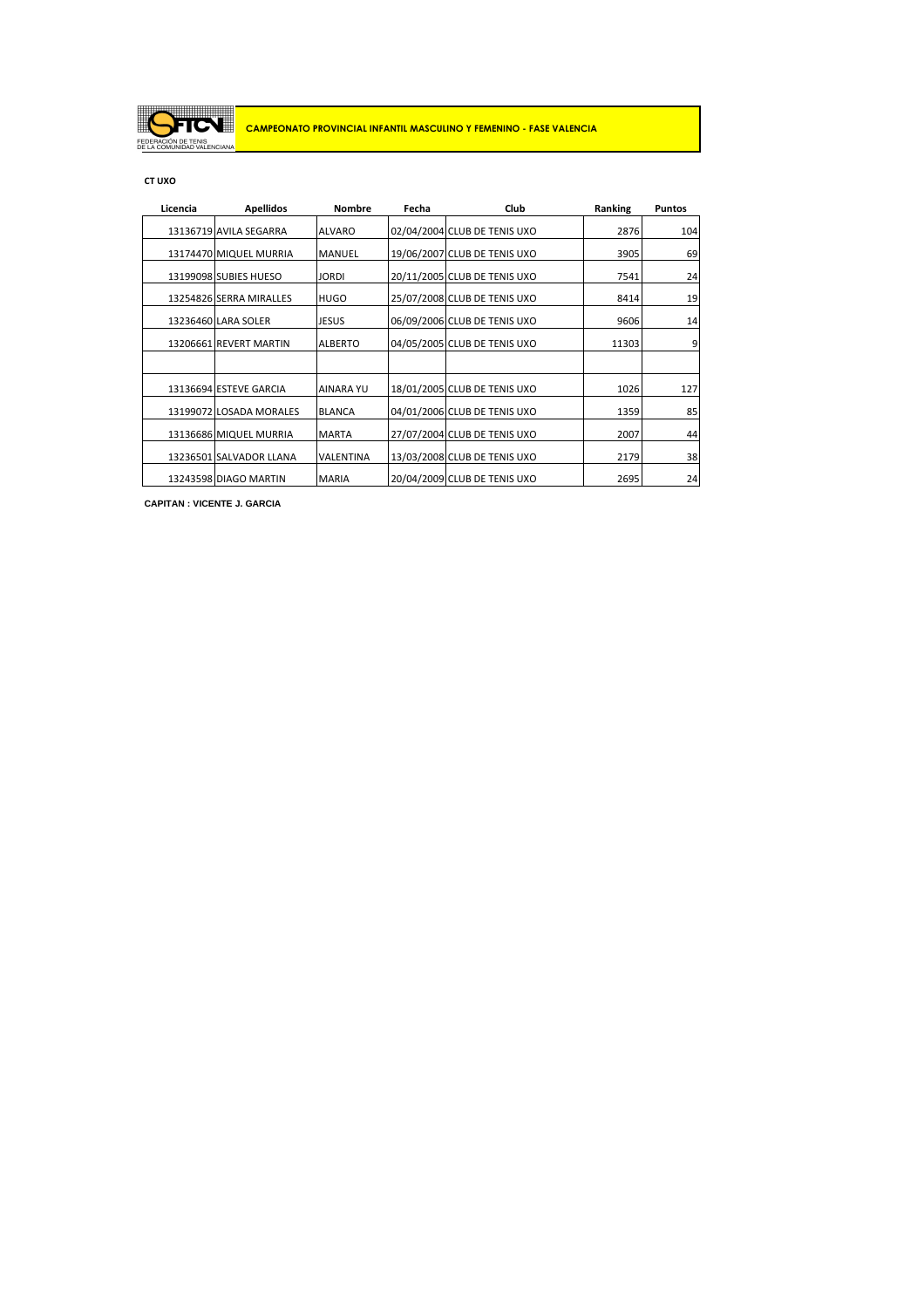

### **CT ALZIRA**

| Licencia | <b>Apellidos</b>                  | <b>Nombre</b>  | Fecha | Club                            | Ranking | <b>Puntos</b>  |
|----------|-----------------------------------|----------------|-------|---------------------------------|---------|----------------|
|          | 13258175 PALACIN SERRA            | PACO           |       | 15/02/2005 CLUB DE TENIS ALCIRA | 9086    | 16             |
|          | 13255957 DE GIL I DOMINGO         | <b>ALBERTO</b> |       | 13/07/2007 CLUB DE TENIS ALCIRA | 11632   | 8              |
|          | 13255981 MONTAGUD RIBES           | <b>SALVA</b>   |       | 16/12/2006 CLUB DE TENIS ALCIRA | 13887   | $\overline{4}$ |
|          | 13255949 VIDAL CAMPOS             | <b>RODRIGO</b> |       | 29/05/2007 CLUB DE TENIS ALCIRA | 15564   | 2              |
|          | 13259785 LOPEZ RODRIGUEZ          | <b>SERGIO</b>  |       | 12/12/2005 CLUB DE TENIS ALCIRA | 17344   | 1              |
|          | 13186269 GREGORI LLACER           | <b>HECTOR</b>  |       | 24/05/2005 CLUB DE TENIS ALCIRA | 17344   | 1              |
|          | 13259777 MARTINEZ MARTINEZ SERGIO |                |       | 13/12/2005 CLUB DE TENIS ALCIRA | 0       | 0              |
|          |                                   |                |       |                                 |         |                |
|          | 13180112 MARTINEZ MONTIANOLUCIA   |                |       | 04/06/2005 CLUB DE TENIS ALCIRA | 457     | 379            |
|          | 13143748 TETUAN JOSE              | <b>AURORA</b>  |       | 21/09/2004 CLUB DE TENIS ALCIRA | 5952    | 1              |
|          | 13255973 MONTAGUD RIBES           | <b>VALERIA</b> |       | 13/05/2005 CLUB DE TENIS ALCIRA | 0       | 0              |

#### **CAPITAN : NACHO LOPEZ**

### **CT OLIVA**

| Licencia | <b>Apellidos</b>                  | <b>Nombre</b>  | Fecha | Club                           | Ranking | <b>Puntos</b>  |
|----------|-----------------------------------|----------------|-------|--------------------------------|---------|----------------|
|          | 13195468 SASTRE CLOQUELL          | <b>NACHO</b>   |       | 07/07/2006 CLUB DE TENIS OLIVA | 3685    | 75             |
|          | 13186285 MOLL PONS                | <b>VICTOR</b>  |       | 05/11/2004 CLUB DE TENIS OLIVA | 4571    | 55             |
|          | 13230818 ITURRIAGA MALONDA CARLES |                |       | 25/07/2008 CLUB DE TENIS OLIVA | 17344   |                |
|          | 13230826 YUS RALLO                | PABLO          |       | 18/05/2005 CLUB DE TENIS OLIVA | 17344   |                |
|          |                                   |                |       |                                |         |                |
|          | 13222203 ORLOVA                   | <b>MADLENA</b> |       | 12/05/2004 CLUB DE TENIS OLIVA | 0       | 24             |
|          | 13255668 PEREZ VIDAL              | <b>PAULA</b>   |       | 23/09/2006 CLUB DE TENIS OLIVA | 3220    | 16             |
|          | 13191987 PEREZ VIDAL              | CARLA          |       | 13/10/2004 CLUB DE TENIS OLIVA | 3366    | 14             |
|          | 13279650 MICHELL FORRAT           | AMELIA         |       | 09/11/2005 CLUB DE TENIS OLIVA | 4517    | 5 <sub>1</sub> |

**CAPITAN : OSCAR MARTINEZ**

**C ESPAÑOL T**

| Licencia | <b>Apellidos</b>                   | <b>Nombre</b>   | Fecha | Club                                  | Ranking | <b>Puntos</b> |
|----------|------------------------------------|-----------------|-------|---------------------------------------|---------|---------------|
|          | 13135654 TRAID COMPANY             | <b>BORJA</b>    |       | 12/05/2005 CLUB ESPAÑOL DE TENIS      | 1174    | 278           |
|          | 13142229 LOPEZ MIRAVALLS           | <b>FRAN</b>     |       | 12/10/2004 CLUB DE TENIS CASTELLONENS | 1379    | 237           |
|          | 13203063 SANTAMARTA ROIG           | <b>ANDRES</b>   |       | 23/01/2007 CLUB ESPAÑOL DE TENIS      | 2081    | 152           |
|          | 13115359 SOLER LLOPIS              | <b>PABLO</b>    |       | 04/11/2004 CLUB DE TENIS CASTELLONENS | 2138    | 148           |
|          | 13122586 IBORRA BARRACHINA CARLOS  |                 |       | 06/03/2005 CLUB ESPAÑOL DE TENIS      | 3848    | 71            |
|          | 13199915 PRADA CASTRO              | <b>MATUSALA</b> |       | 03/05/2004 CLUB ESPAÑOL DE TENIS      | 4678    | 53            |
|          | 13185427 GIMENEZ MARQUEZ           | <b>JAIME</b>    |       | 10/03/2005 CLUB ESPAÑOL DE TENIS      | 6240    | 34            |
|          | 13255220 DE LORENZO VILLALBA PABLO |                 |       | 20/10/2004 CLUB ESPAÑOL DE TENIS      | 7541    | 24            |
|          | 13274692 BONASTRE TARONCHEFERRAN   |                 |       | 18/11/2004 CLUB ESPAÑOL DE TENIS      | 7679    | 23            |
|          | 13255262 CEBRIAN MORAL             | <b>HECTOR</b>   |       | 24/04/2006 CLUB ESPAÑOL DE TENIS      | 8207    | 20            |
|          | 13033767 LOPEZ MILARA              | <b>JAVIER</b>   |       | 08/01/2004 CLUB ESPAÑOL DE TENIS      | 9362    | 15            |
|          | 8692768 GARCIA MIR                 | <b>CARLOS</b>   |       | 22/09/2004 CLUB ESPAÑOL DE TENIS      | 11632   | 8             |
|          | 13204821 IZA ALONSO                | JOSE L.         |       | 07/05/2005 CLUB ESPAÑOL DE TENIS      | 14693   | 3             |
|          | 13135414 MAZA PEREZ                | <b>ADRIAN</b>   |       | 24/10/2005 CLUB ESPAÑOL DE TENIS      | 14693   | 3             |
|          | 13115838 SANTAMARTA ROIG           | <b>MATEO</b>    |       | 03/04/2004 CLUB ESPAÑOL DE TENIS      | 0       | 0             |
|          | 13305108 PARISCA ROMERA            | <b>IGNACIO</b>  |       | 20/08/2005 CLUB ESPAÑOL DE TENIS      | 0       | 0             |
|          |                                    |                 |       |                                       |         |               |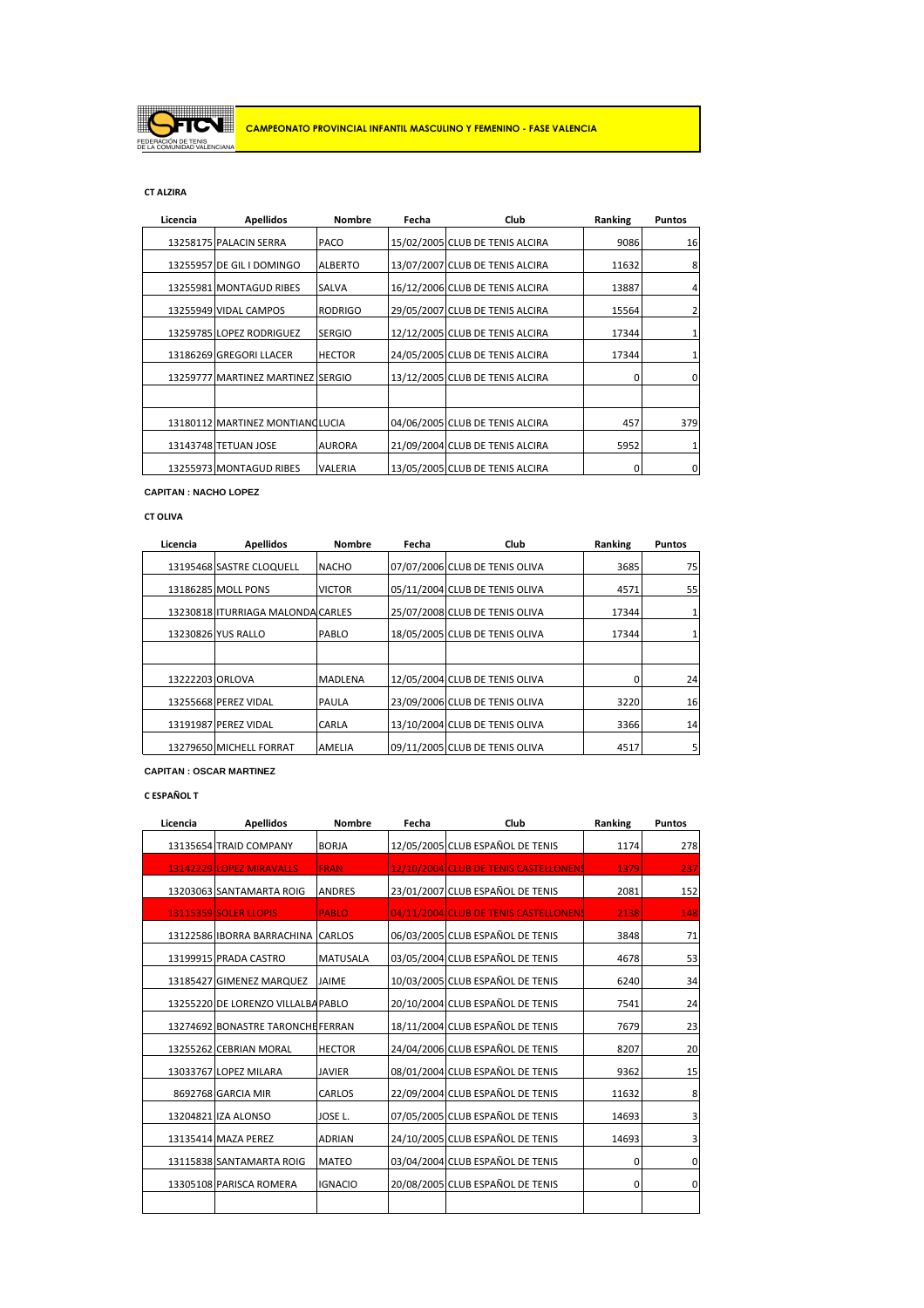

|                  | 13154266 MARTINEZ AZCARRAG ROCIO   |                | 29/02/2004 CLUB ESPAÑOL DE TENIS | 564  | 286 |
|------------------|------------------------------------|----------------|----------------------------------|------|-----|
| 13135399 LEMEKHA |                                    | <b>NINA</b>    | 08/09/2004 CLUB ESPAÑOL DE TENIS | 0    | 217 |
|                  | 13231147 BOU SAFONT                | <b>MAITE</b>   | 10/04/2007 CLUB ESPAÑOL DE TENIS | 820  | 173 |
|                  | 13230438 LOPEZ MILARA              | <b>SONIA</b>   | 12/03/2007 CLUB ESPAÑOL DE TENIS | 1173 | 106 |
|                  | 13033585 ARBELOA LOPEZ             | <b>CLARA</b>   | 09/02/2006 CLUB ESPAÑOL DE TENIS | 1516 | 71  |
|                  | 13230404 MARTINEZ AZCARRAG CLAUDIA |                | 03/08/2006 CLUB ESPAÑOL DE TENIS | 1531 | 70  |
|                  | 13228855 DURA MARQUES              | CARLA          | 20/10/2005 CLUB ESPAÑOL DE TENIS | 1951 | 47  |
|                  | 13234175 FERNANDEZ SANCHEZ PAULA   |                | 10/04/2006 CLUB ESPAÑOL DE TENIS | 2441 | 30  |
|                  | 13230412 BERENGUER CORTES          | <b>CARMEN</b>  | 18/07/2007 CLUB ESPAÑOL DE TENIS | 3670 | 11  |
|                  | 13242938 BELLO URDEZ               | ANA            | 12/06/2004 CLUB ESPAÑOL DE TENIS | 3782 | 10  |
|                  | 13255238 DOMENECH FOCANO           | <b>CARLA</b>   | 20/02/2006 CLUB ESPAÑOL DE TENIS | 3782 | 10  |
|                  | 13275145 CORTES BARBERA            | <b>LOURDES</b> | 18/03/2006 CLUB ESPAÑOL DE TENIS | 5952 | 1   |
|                  | 13033486 MARTINEZ PATERNA          | <b>PAULA</b>   | 01/04/2006 CLUB ESPAÑOL DE TENIS | 5952 | 1   |

**CAPITAN : VICTOR REDONDO** 

### **CT TORRENT**

| Licencia | <b>Apellidos</b>                     |                   | Fecha | Club                              | Ranking | <b>Puntos</b>    |
|----------|--------------------------------------|-------------------|-------|-----------------------------------|---------|------------------|
|          | 13124508 FERRANDIS GARGALLO FERNANDO |                   |       | 26/05/2004 CLUB DE TENIS TORRENTE | 1306    | 250              |
|          | 13232319 GARCIA ARIAS                | <b>ALBERTO</b>    |       | 15/02/2006 CLUB DE TENIS TORRENTE | 3874    | 70               |
|          | 13232327 COLLADO MINGUEZ             | <b>DAVID</b>      |       | 08/11/2006 CLUB DE TENIS TORRENTE | 4475    | 57               |
|          | 13173141 GUILLEM CASTELLO            | <b>DAVID</b>      |       | 15/06/2004 CLUB DE TENIS TORRENTE | 4616    | 54               |
|          | 13232187 FERRANDIS CLIMENT           | <b>JORGE</b>      |       | 27/09/2007 CLUB DE TENIS TORRENTE | 5841    | 38               |
|          | 13203435 BACILA PALLARDO             | <b>ADRIAN MAR</b> |       | 01/09/2006 CLUB DE TENIS TORRENTE | 8666    | 18               |
|          | 13232244 CASTAÑE BUILS               | <b>JAIME</b>      |       | 08/10/2005 CLUB DE TENIS TORRENTE | 9362    | 15               |
|          | 13135753 BARATA RODRIGUEZ            | <b>NESTOR</b>     |       | 03/05/2004 CLUB DE TENIS TORRENTE | 10887   | 10               |
|          | 13263223 BACILA PALLARDO             | <b>RAUL ANDRE</b> |       | 25/04/2008 CLUB DE TENIS TORRENTE | 12130   | $\overline{7}$   |
|          | 13234646 BARBERA CERVERA             | <b>OSCAR</b>      |       | 18/06/2005 CLUB DE TENIS TORRENTE | 15564   | $\overline{2}$   |
|          | 13236353 BOVEDA BESO                 | <b>VICENTE</b>    |       | 27/09/2005 CLUB DE TENIS TORRENTE | 17344   | $1\vert$         |
|          | 13232278 GARCIA SIMON                | PABLO             |       | 27/02/2006 CLUB DE TENIS TORRENTE | 0       | $\mathbf 0$      |
|          | 13232260 TATAY SAAVEDRA              | <b>OSCAR</b>      |       | 22/05/2004 CLUB DE TENIS TORRENTE | 0       | $\mathbf{0}$     |
|          |                                      |                   |       |                                   |         |                  |
|          | 13232236 LUZ BLASCO                  | <b>ANNA</b>       |       | 20/06/2006 CLUB DE TENIS TORRENTE | 1299    | 91               |
|          | 13221114 GUILLEM CASTELLO            | <b>ANDREA</b>     |       | 19/11/2007 CLUB DE TENIS TORRENTE | 1815    | 53               |
|          | 13232286 MONTESINOS VILANO SOFIA     |                   |       | 04/08/2006 CLUB DE TENIS TORRENTE | 1991    | 45               |
|          | 13214309 GARCIA IBAÑEZ               | CAROLINA          |       | 04/04/2006 CLUB DE TENIS TORRENTE | 2880    | 21               |
|          | 13279759 CONESA NAVARRO              | <b>IRENE</b>      |       | 06/09/2006 CLUB DE TENIS TORRENTE | 3914    | $9\,$            |
|          | 13258167 VIDAL PUIG                  | <b>NURIA</b>      |       | 03/10/2007 CLUB DE TENIS TORRENTE | 3914    | 9                |
|          | 13173159 ORTEGA PERALT               | CARLA             |       | 08/03/2005 CLUB DE TENIS TORRENTE | 4026    | $8\phantom{.}$   |
|          | 13155131 FERRANDIS GARGALLO CARMEN   |                   |       | 26/08/2004 CLUB DE TENIS TORRENTE | 5952    | $1\,$            |
|          | 13232294 MOYA FRANCO                 | ANDREA            |       | 07/03/2005 CLUB DE TENIS TORRENTE | 0       | $\boldsymbol{0}$ |

**CAPITAN : JOSE MORET**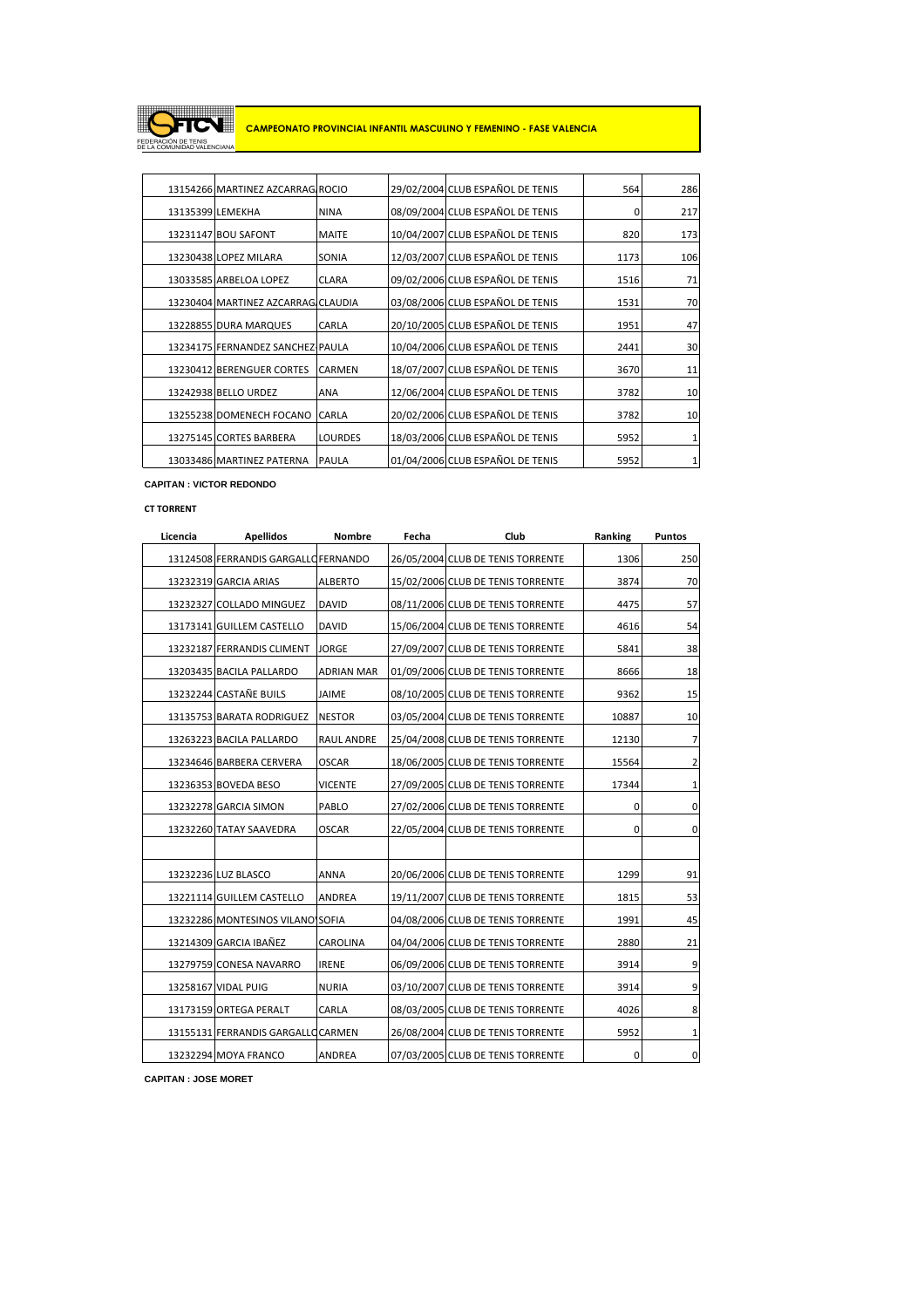

### **CT EL COLLAO**

| Licencia         | <b>Apellidos</b>               |                | Fecha | Club                               | Ranking | <b>Puntos</b> |
|------------------|--------------------------------|----------------|-------|------------------------------------|---------|---------------|
|                  | 13089223 NAVARRETE NAVARROJOSE |                |       | 13/03/2004 CLUB DE TENIS EL COLLAO | 1268    | 257           |
|                  | 13176442 MORANT MARTIN         | <b>NESTOR</b>  |       | 14/10/2006 CLUB DE TENIS EL COLLAO | 1597    | 202           |
|                  | 13166758 MORANT MARTIN         | <b>ADRIAN</b>  |       | 08/09/2005 CLUB DE TENIS EL COLLAO | 1887    | 168           |
|                  | 13197604 BARRETO SANCHEZ       | LEONARDO       |       | 07/10/2005 CLUB DE TENIS EL COLLAO | 2567    | 119           |
|                  | 13002134 JIMENEZ GOMEZ         | <b>MARTIN</b>  |       | 12/01/2004 CLUB DE TENIS EL COLLAO | 5300    | 44            |
| 13117008 AVDEJEV |                                | <b>DANIIL</b>  |       | 01/08/2007 CLUB DE TENIS EL COLLAO | 0       | 46            |
|                  | 13204946 MOLTO OLVIEDO         | IÑAKI          |       | 07/07/2006 CLUB DE TENIS EL COLLAO | 5461    | 42            |
|                  | 13273909 RODRIGO AGUILAR       | <b>NICOLAS</b> |       | 21/07/2007 CLUB DE TENIS EL COLLAO | 8207    | 20            |
|                  | 13273917 RODRIGO AGUILAR       | <b>ARTURO</b>  |       | 20/12/2005 CLUB DE TENIS EL COLLAO | 10527   | 11            |
|                  | 13060489 SAN JUAN NAVARRO      | <b>JAVIER</b>  |       | 13/08/2005 CLUB DE TENIS EL COLLAO | 0       | $\mathbf 0$   |
|                  |                                |                |       |                                    |         |               |
|                  | 13035854 ARTIGAS TABERNER      | <b>IRENE</b>   |       | 17/04/2004 CLUB DE TENIS EL COLLAO | 193     | 1138          |
|                  | 13197597 GARCIA MACIAN         | <b>SILVIA</b>  |       | 17/09/2006 CLUB DE TENIS EL COLLAO | 1134    | 111           |
|                  | 13197589 TALENS SERRA          | <b>MAR</b>     |       | 26/01/2006 CLUB DE TENIS EL COLLAO | 1483    | 73            |
|                  | 13270517 MARTINEZ TERMENS      | <b>CELIA</b>   |       | 24/09/2004 CLUB DE TENIS EL COLLAO | 3450    | 13            |
|                  | 13232400 ALARCON ORTIZ         | SARA           |       | 06/02/2008 CLUB DE TENIS EL COLLAO | 3782    | 10            |
|                  | 13281564 SANCHEZ SANZ          | LAIA           |       | 04/04/2008 CLUB DE TENIS EL COLLAO | 5069    | 3             |
|                  | 13232393 ROS FABUEL            | VICTORIA       |       | 07/09/2007 CLUB DE TENIS EL COLLAO | 5952    | 1             |

**CAPITAN : JUAN JOSÉ CABRERA** 

# **CT CATARROJA**

| Licencia | <b>Apellidos</b>                       | Nombre         | Fecha | Club                               | Ranking | Puntos      |
|----------|----------------------------------------|----------------|-------|------------------------------------|---------|-------------|
|          | 13236361 NAVARRO RUS                   | <b>DAVID</b>   |       | 22/10/2007 CLUB DE TENIS CATARROJA | 10887   | 10          |
|          | 13262473 ROMERO GRIÑAN<br><b>DARIO</b> |                |       | 19/09/2005 CLUB DE TENIS CATARROJA | 10887   | 10          |
|          | 13262465 CASTELLANOS AGUSTI NACHO      |                |       | 21/10/2004 CLUB DE TENIS CATARROJA | 12666   | 6           |
|          | 13255197 CORBI GAMON                   | <b>ALEIX</b>   |       | 02/03/2005 CLUB DE TENIS CATARROJA | 13887   | 4           |
|          | 13236296 NAVARRO MATEOS                | ALEJANDRO      |       | 01/01/2005 CLUB DE TENIS CATARROJA | 13887   | 4           |
|          | 13290052 CHULIA JORQUES                | <b>GUILLEM</b> |       | 24/11/2009 CLUB DE TENIS CATARROJA | 15564   | 2           |
|          | 13290101 CORBI GAMON                   | <b>GUILLEM</b> |       | 02/06/2007 CLUB DE TENIS CATARROJA | 17344   | 1           |
|          | 13236303 GALVEZ EXPOSITO               | <b>FRAN</b>    |       | 26/12/2004 CLUB DE TENIS CATARROJA | 17344   | 1           |
|          | 13290086 SANCHIS TARAZONA              | <b>HUGO</b>    |       | 21/09/2007 CLUB DE TENIS CATARROJA | 17344   | 1           |
|          | 13290078 VERDEGUER BORDERAHUGO         |                |       | 10/10/2006 CLUB DE TENIS CATARROJA | 17344   | 1           |
|          | 13206778 BAGUENA RODRIGUEZAARON        |                |       | 26/08/2005 CLUB DE TENIS CATARROJA | 0       | $\mathbf 0$ |
|          | 13236311 VERDEGUER CUBILLOS PABLO      |                |       | 14/01/2004 CLUB DE TENIS CATARROJA | 0       | 0           |
|          | <b>GARCES ALEMAY</b>                   | <b>HECTOR</b>  |       |                                    |         |             |
|          |                                        |                |       |                                    |         |             |
|          | 13228574 GARCIA SARRION                | <b>LUCIA</b>   |       | 03/01/2004 CLUB DE TENIS CATARROJA | 1926    | 48          |
|          | 13206760 RODENAS LOPEZ                 | <b>NURIA</b>   |       | 06/03/2006 CLUB DE TENIS CATARROJA | 3220    | 16          |
|          | 13222534 VERDU GONZALEZ                | VALERIA        |       | 05/04/2005 CLUB DE TENIS CATARROJA | 4788    | 4           |
|          | 13290060 HORTELANO GOMEZ               | <b>NAYARA</b>  |       | 20/01/2006 CLUB DE TENIS CATARROJA | 5952    | 1           |
|          | 13228566 PERIS BURGUET                 | <b>MARIA</b>   |       | 01/04/2005 CLUB DE TENIS CATARROJA | 5952    | 1           |

**CAPITAN : VICENTE RIBES**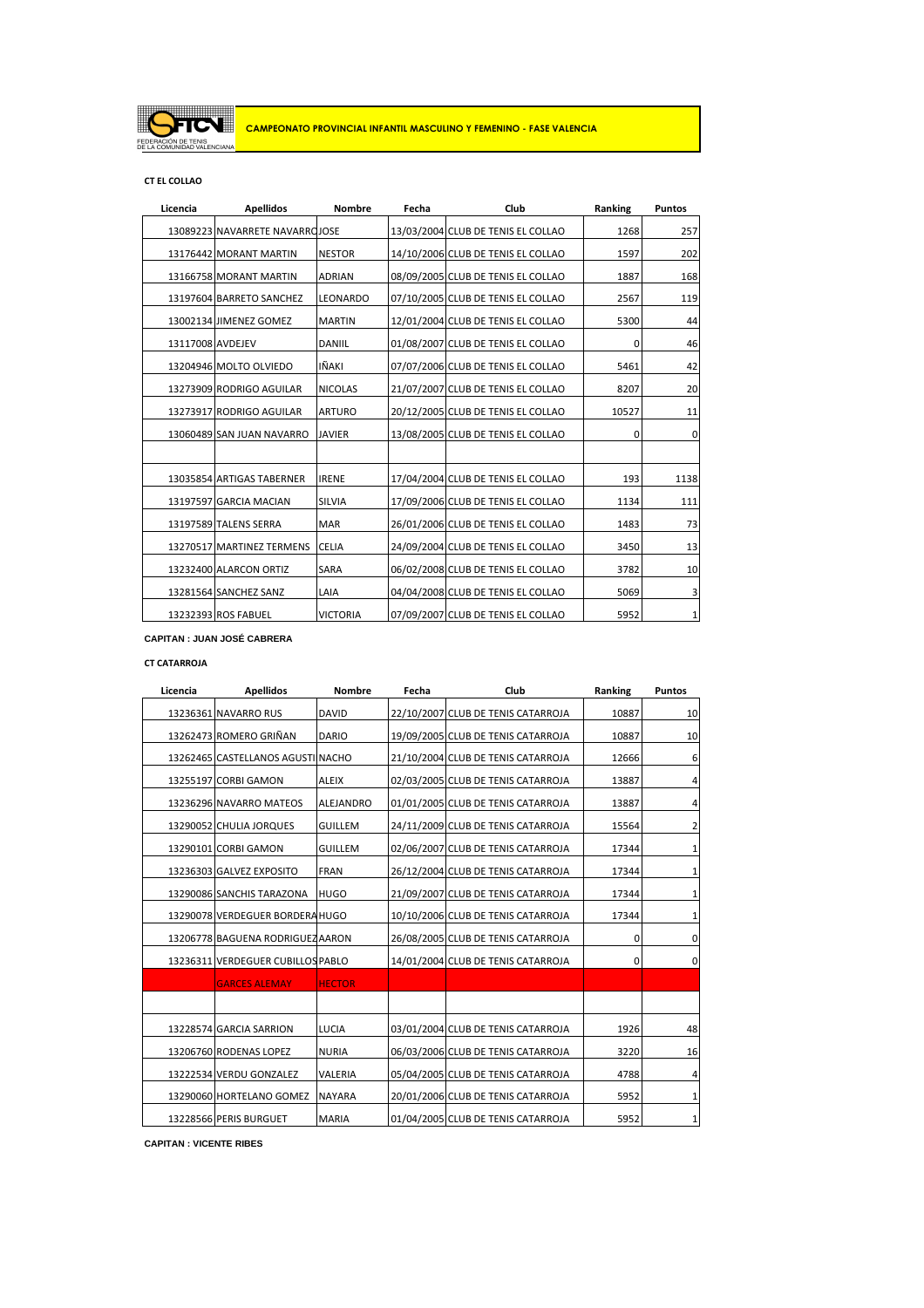

# **XATIVA TC**

| Licencia | <b>Apellidos</b>                  |               | Fecha | Club                         | Ranking | <b>Puntos</b> |
|----------|-----------------------------------|---------------|-------|------------------------------|---------|---------------|
|          | 13155983 PONS MEDINA              | <b>SALVA</b>  |       | 24/08/2004 XATIVA TENIS CLUB | 820     | 400           |
|          | 13155975 PONS MEDINA              | <b>ARTUR</b>  |       | 24/08/2004 XATIVA TENIS CLUB | 1371    | 238           |
|          | 13155959 SORIANO RODRIGUEZ RICARD |               |       | 14/07/2004 XATIVA TENIS CLUB | 1581    | 204           |
|          | 13210951 DASI PASCUAL             | <b>JOAN</b>   |       | 03/01/2005 XATIVA TENIS CLUB | 5230    | 45            |
|          | 13210927 VAÑO CLIMENT             | <b>ENEAS</b>  |       | 10/01/2005 XATIVA TENIS CLUB | 5461    | 42            |
|          |                                   |               |       |                              |         |               |
|          | 13135373 MORATALLA SANZ           | <b>EMMA</b>   |       | 21/03/2004 XATIVA TENIS CLUB | 752     | 192           |
|          | 13204764 RUBIO RUBIO              | LARA          |       | 24/01/2004 XATIVA TENIS CLUB | 5952    |               |
|          | 13257474 ALEMAN CARRETERO         | <b>CARMEN</b> |       | 28/03/2006 XATIVA TENIS CLUB | 0       | 0             |

#### **CAPITAN : MARIAM RAMON**

# **CT PICASSENT**

|      | Licencia | <b>Apellidos</b>                  | <b>Nombre</b>   | Fecha | Club                               | Ranking      | <b>Puntos</b> |
|------|----------|-----------------------------------|-----------------|-------|------------------------------------|--------------|---------------|
|      |          | 13170501 RONCERO ROS              | <b>MANUEL</b>   |       | 11/10/2005 CLUB DE TENIS PICASSENT | 3542         | 79            |
|      |          | 13204871 MAS-MASIA LOPEZ          | <b>DAVID</b>    |       | 22/04/2008 CLUB DE TENIS PICASSENT | 3685         | 75            |
|      |          | 13192688 ROMERO ANDREU            | <b>VICTOR</b>   |       | 15/04/2003 CLUB DE TENIS PICASSENT | 5003         | 48            |
|      |          | 13202825 FLORO MERCADER           | <b>SERGIO</b>   |       | 29/10/2006 CLUB DE TENIS PICASSENT | 9606         | 14            |
|      |          | 13139820 PONS VARO                | <b>LUCAS</b>    |       | 20/02/2004 CLUB DE TENIS PICASSENT | 17344        |               |
|      |          | 13230842 MARTINEZ CASANOVA PELAYO |                 |       | 06/02/2008 CLUB DE TENIS PICASSENT | 6240         | 34            |
|      |          | 13190567 MAÑEZ SERRANO            | <b>HUGO</b>     |       | 21/11/2004 CLUB DE TENIS PICASSENT | $\Omega$     | $\mathbf 0$   |
| BAJA |          | <b>13120085 MONTOLIU LLOPIS</b>   | <b>ALVARO</b>   |       |                                    |              |               |
|      |          | 13206512 CHILET SANTES            | <b>JORGE</b>    |       | 12/07/2006 CLUB DE TENIS PICASSENT | <sup>0</sup> | $\mathbf 0$   |
|      |          |                                   |                 |       |                                    |              |               |
|      |          | 13180120 PASCUAL BLANCA           | <b>ANDREA</b>   |       | 21/01/2005 CLUB DE TENIS PICASSENT | 657          | 229           |
|      |          | 13139797 LORENZO BRULL            | <b>PATRICIA</b> |       | 21/03/2004 CLUB DE TENIS PICASSENT | 782          | 184           |
|      |          | 13274957 LLORENS TORMO            | <b>CARLA</b>    |       | 20/06/2006 CLUB DE TENIS PICASSENT | 5952         | 1             |

**CAPITAN : PACO SOBREVELA**